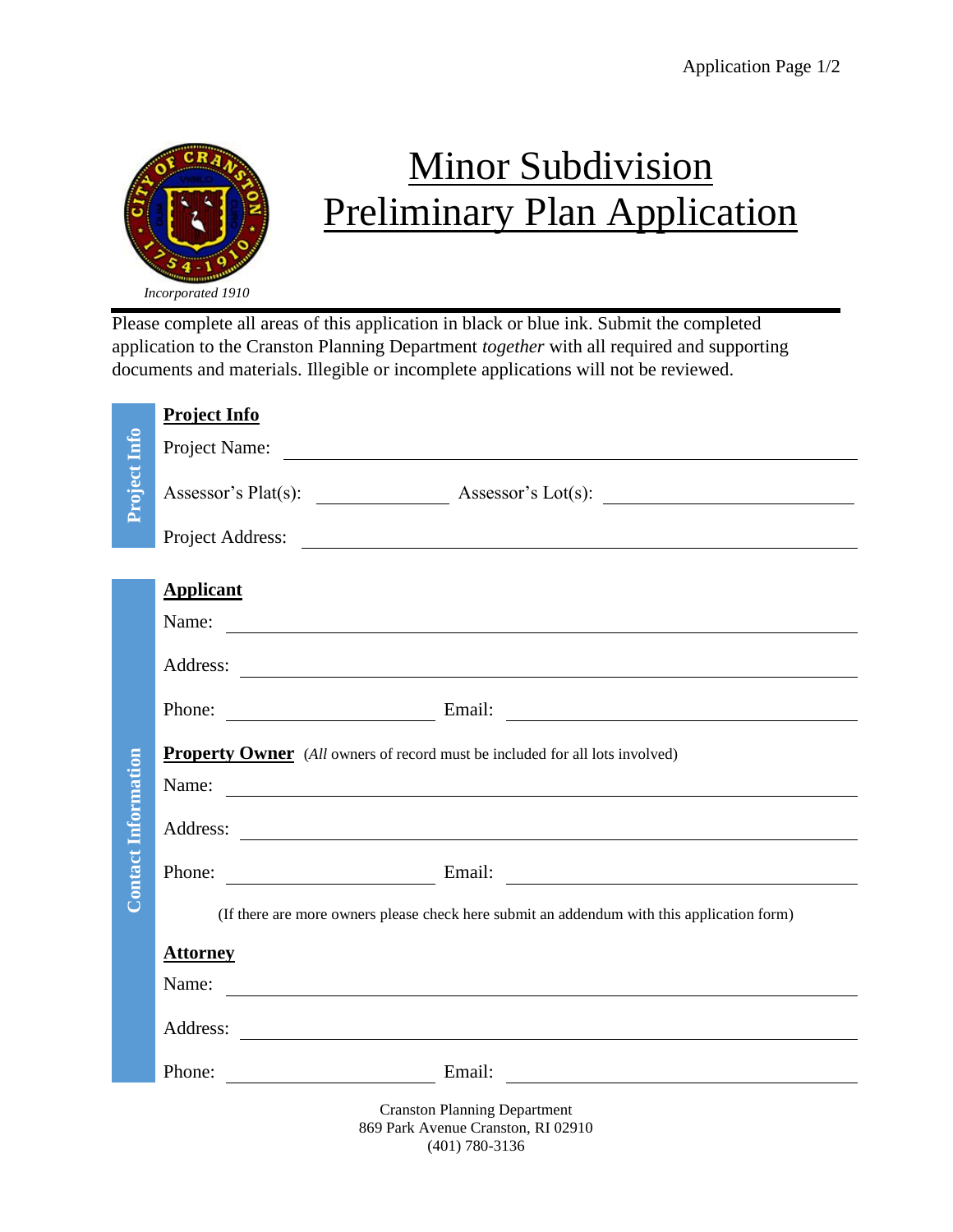|                    | <b>Engineer</b>                                                                                                                                                                                                              |                                                                                                                      |                            |
|--------------------|------------------------------------------------------------------------------------------------------------------------------------------------------------------------------------------------------------------------------|----------------------------------------------------------------------------------------------------------------------|----------------------------|
| ontact Information | Name:                                                                                                                                                                                                                        |                                                                                                                      |                            |
|                    | Address:<br><u> 1989 - Johann Barn, mars eta bainar eta bainar eta baina eta baina eta baina eta baina eta baina eta baina e</u>                                                                                             |                                                                                                                      |                            |
|                    |                                                                                                                                                                                                                              |                                                                                                                      |                            |
|                    | <b>Land Surveyor</b>                                                                                                                                                                                                         |                                                                                                                      |                            |
|                    | Name:                                                                                                                                                                                                                        |                                                                                                                      |                            |
|                    |                                                                                                                                                                                                                              |                                                                                                                      |                            |
|                    | Phone: Email: Email:                                                                                                                                                                                                         |                                                                                                                      |                            |
|                    | <b>Owner/Applicant Signature</b>                                                                                                                                                                                             |                                                                                                                      |                            |
|                    |                                                                                                                                                                                                                              |                                                                                                                      |                            |
|                    | I/we hereby certify that I/we own the subject property and seek Minor Subdivision<br>and/or Minor Land Development Preliminary Plan approval as drafted in the<br>accompanying plans for review by the City Plan Commission. |                                                                                                                      |                            |
|                    | <b>Applicant Name &amp; Title</b> (please print)                                                                                                                                                                             |                                                                                                                      | <b>Applicant Signature</b> |
|                    | Date:                                                                                                                                                                                                                        | <u> 1980 - Jan Barbara Barbara, prima prima prima prima prima prima prima prima prima prima prima prima prima pr</u> |                            |
|                    |                                                                                                                                                                                                                              |                                                                                                                      |                            |
| Certification      | <b>Owner Name</b> (if different than above) (please print)                                                                                                                                                                   |                                                                                                                      | <b>Owner Signature</b>     |
|                    | Date:                                                                                                                                                                                                                        |                                                                                                                      |                            |
|                    |                                                                                                                                                                                                                              |                                                                                                                      |                            |
|                    | <b>Owner Name</b> (please print)                                                                                                                                                                                             |                                                                                                                      | <b>Owner Signature</b>     |
|                    | Date:                                                                                                                                                                                                                        |                                                                                                                      |                            |

Cranston Planning Department 869 Park Avenue Cranston, RI 02910 (401) 780-3136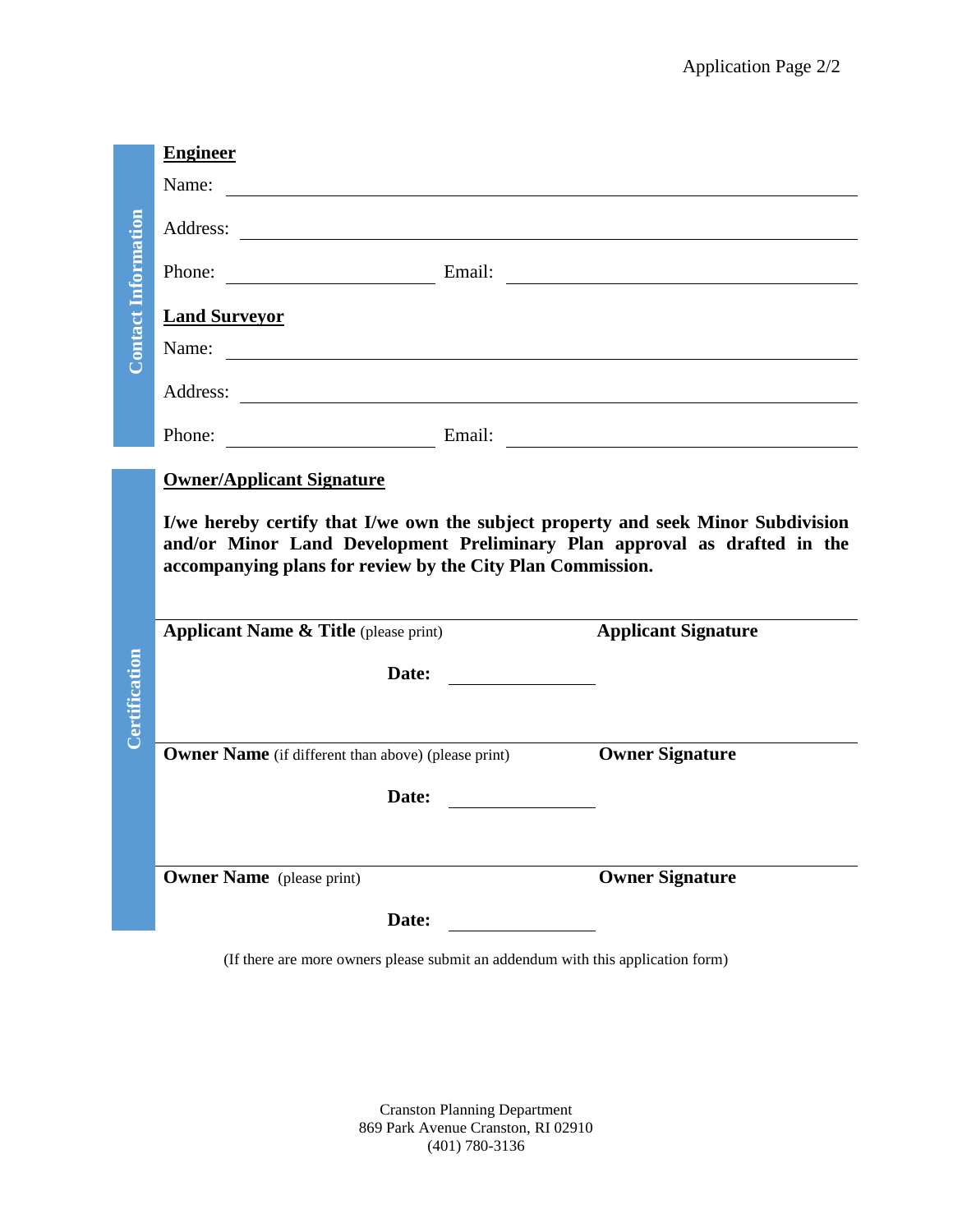## **MINOR SUBDIVISION PRELIMINARY PLAN CHECKLIST**

## **NAME OF PLAT: \_\_\_\_\_\_\_\_\_\_\_\_\_\_\_\_\_\_\_\_\_\_\_\_\_\_\_\_\_\_\_\_\_\_\_\_\_\_\_\_\_\_\_\_\_\_\_\_\_\_\_\_\_\_\_\_\_\_\_\_\_\_\_\_\_\_**

## **FORM COMPLETED BY: \_\_\_\_\_\_\_\_\_\_\_\_\_\_\_\_\_\_\_\_\_\_\_\_\_\_\_\_\_\_\_\_\_\_\_\_\_\_ DATE: \_\_\_\_\_\_\_\_\_\_\_\_\_**

Please verify applicability of items during the pre-application phase.

In addition to paper copies, *ALL* application documents must be submitted in digital/electronic format.

| <b>ITEM</b>                                                                                                                                                                                                                                                      | <b>YES</b> | N/A | NO |
|------------------------------------------------------------------------------------------------------------------------------------------------------------------------------------------------------------------------------------------------------------------|------------|-----|----|
| <b>Required Application Documents:</b> (Submit 1 paper copy unless stipulated otherwise)                                                                                                                                                                         |            |     |    |
| (a) Is the application completed and signed by all owners? (original version)                                                                                                                                                                                    |            |     |    |
| (b) Has the Filing Fee $(\$300 + \$35 / \text{Unit*})$ been submitted? (*refer to the<br>Cranston Subdivision and Development Regulations p. 12 for how units are assessed and<br>for other fee information)                                                     |            |     |    |
| (c) Has a check made out to Beacon Communications for the advertising<br>fees been submitted? (amount TBD at time of application)                                                                                                                                |            |     |    |
| (d) Have Municipal Lien Certificates (MLCs) been filed for all applicable<br>lots? (MLCs submitted within the last 6 months will satisfy this requirement)                                                                                                       |            |     |    |
| (e) Has a radius map and mailing list of property owners within 100' of<br>site submitted? (for notification)                                                                                                                                                    |            |     |    |
| (f) Has a narrative text addressing site suitability, identification of problem<br>areas & solutions, soil qualities, drainage, land dedications (streets,<br>detention basins, open space, etc.), deed restrictions, easements and<br>covenants been submitted? |            |     |    |
| (g) Has a site suitability/soils analysis been submitted? (3 copies)                                                                                                                                                                                             |            |     |    |
| (h) Has a drainage report/analysis been submitted? (3 copies)                                                                                                                                                                                                    |            |     |    |
| (i) Has City Engineer memo of approval and performance guarantee<br>amount been submitted? (this may be submitted separately prior to public hearing)                                                                                                            |            |     |    |
| (j) Have notification and copies of the subdivision been sent to public utilities,<br>US Postal Service, and 911 system? (Provide a copy of letters/correspondence sent)                                                                                         |            |     |    |
| (k) Have draft HOA documents been submitted? (3 copies)                                                                                                                                                                                                          |            |     |    |
| Are the following permits/approvals attached?                                                                                                                                                                                                                    |            |     |    |
| (a) RIDOT – Physical Alteration Permit                                                                                                                                                                                                                           |            |     |    |
| (b) CRMC Assent                                                                                                                                                                                                                                                  |            |     |    |
| (c) RIDEM - OWTS                                                                                                                                                                                                                                                 |            |     |    |
| (d) RIDEM - Wetlands                                                                                                                                                                                                                                             |            |     |    |
| (e) U.S. Army Corps of Engineers - Wetland                                                                                                                                                                                                                       |            |     |    |
| (f) Conformance with Scituate Reservoir Watershed Management Plan                                                                                                                                                                                                |            |     |    |
| $(g)$ RIHPHC – for potential historic/archeological significant sites                                                                                                                                                                                            |            |     |    |
| (h) Water Supply Board availability letter                                                                                                                                                                                                                       |            |     |    |
| (i) Veolia Water approval for public sewer                                                                                                                                                                                                                       |            |     |    |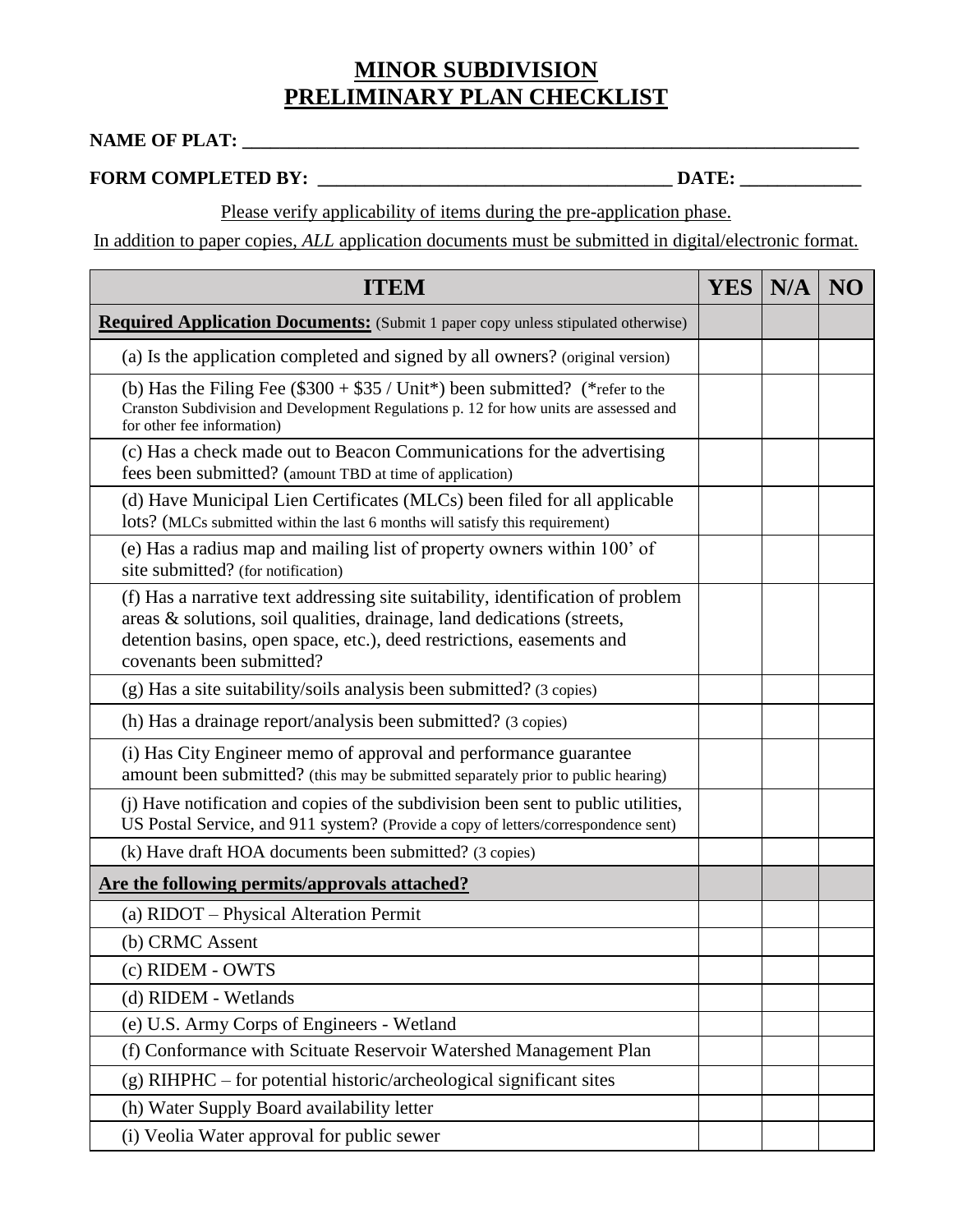| <b>ITEM</b>                                                                                                                                                                                                                                                        | YES N/A | NO |
|--------------------------------------------------------------------------------------------------------------------------------------------------------------------------------------------------------------------------------------------------------------------|---------|----|
| PRELIMINARY PLAN REQUIREMENTS                                                                                                                                                                                                                                      |         |    |
| Number of copies to be submitted:                                                                                                                                                                                                                                  |         |    |
| (a) (9) plan sets at $24$ "x $36$ "                                                                                                                                                                                                                                |         |    |
| (b) (2) plan sets at $11$ " x $17$ "                                                                                                                                                                                                                               |         |    |
| <b>Items to be incorporated in the Preliminary Plan:</b>                                                                                                                                                                                                           |         |    |
| (a) Is the name of plat clearly indicated? (properly cited if replat of existing plat)                                                                                                                                                                             |         |    |
| (b) Is the plan identified as a Preliminary Plan?                                                                                                                                                                                                                  |         |    |
| (c) Are the names of all applicable owners of record provided?                                                                                                                                                                                                     |         |    |
| (d) Are all revision dates provided?                                                                                                                                                                                                                               |         |    |
| (e) Is the plan classified as a Class 1 boundary survey? (Class 4 will be<br>accepted for lot mergers)                                                                                                                                                             |         |    |
| (f) Is the name, stamp and signature of the surveyor provided?                                                                                                                                                                                                     |         |    |
| (g) Is the name, stamp and signature of the engineer provided?                                                                                                                                                                                                     |         |    |
| (h) Is a north arrow provided? (denote True North or Magnetic North)                                                                                                                                                                                               |         |    |
| (i) Is a scale provided and is the plan accurate to the scale?                                                                                                                                                                                                     |         |    |
| (j) Is a vicinity map / locus map provided?                                                                                                                                                                                                                        |         |    |
| $(k)$ Is the zoning district(s) of the parcel(s) provided and are the general<br>requirements of applicable zoning districts denoted? (setbacks, frontage, min.<br>lot area, & max lot coverage)                                                                   |         |    |
| (1) Are the names of the abutting property owners $&$ zoning districts shown?                                                                                                                                                                                      |         |    |
| (m) Are notes provided referencing any previous zoning relief including<br>conditions of approval?                                                                                                                                                                 |         |    |
| (n) Are notes provided referencing any relief to be required/requested from the<br>Zoning Board of Review?                                                                                                                                                         |         |    |
| (o) Are 2' topo lines provided and 10' topo lines provided in bold?                                                                                                                                                                                                |         |    |
| (p) Is the plat boundary outlined in bold?                                                                                                                                                                                                                         |         |    |
| (q) Are lot lines to be removed clearly labeled and shown as dashed lines?                                                                                                                                                                                         |         |    |
| (r) Are primary control points shown? (at least one must be shown)                                                                                                                                                                                                 |         |    |
| (s) Are the locations of all permanent monuments shown? (at least 2 must be<br>set or recovered for residential surveys less than 1 acre); (not less than 3 must be set or<br>recovered for residential surveys more than 1 acre and all non-residential projects) |         |    |
| (t) Are all lots numbered or lettered?                                                                                                                                                                                                                             |         |    |
| (u) Is there a phasing plan which is clearly denoted?                                                                                                                                                                                                              |         |    |
| (v) Is the total area of the existing plat and all proposed lot areas and open<br>space provided?                                                                                                                                                                  |         |    |
| (w) Is the total <b>UPLAND</b> area (land area excluding wetlands) of the<br>existing plat and all proposed lot areas provided?                                                                                                                                    |         |    |
| $(x)$ Are dimensions for all straight lines, angles, radii, arcs $\&$ angles of<br>curves denoted?                                                                                                                                                                 |         |    |
| (y) Are all building setbacks labeled and drawn accurately? (dashed lines)                                                                                                                                                                                         |         |    |
| (z) For lots with multiple fronts, is the primary frontage identified?                                                                                                                                                                                             |         |    |
| (aa) Are all existing and proposed streets labeled and right-of-way<br>dimensions provided?                                                                                                                                                                        |         |    |